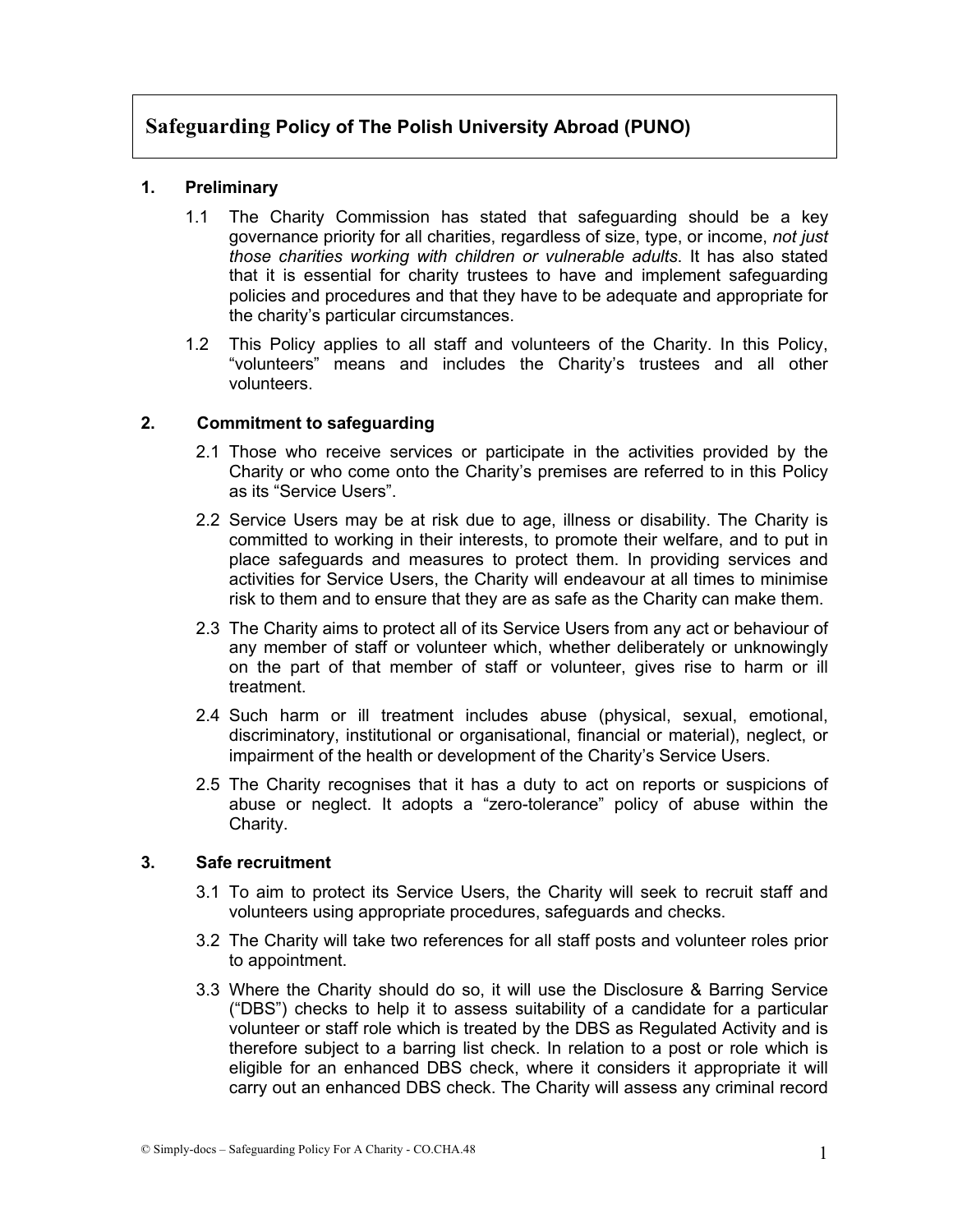information that is disclosed in line with its data protection and equalities (treating ex-offenders fairly) policies.

3.4 The Charity will regularly review its recruitment and other human resources procedures in response to changes in legislation and systems external to the Charity, e.g. DBS and barring list checks.

## **4. Volunteers**

- 4.1 All volunteer roles will be supported by a Volunteer Co-ordinator /Supporter.
- 4.2 Volunteers will be treated equally alongside paid staff, and all volunteers will be offered the same opportunities for advancement, responsibility, training and gaining qualifications, and acknowledgement for their contribution to the Charity.
- 4.3 In turn, volunteers will be required to adhere to the applicable parts of the Code of Conduct (Staff and Volunteers) at all times as a representative of the Charity. Before they take up their role, they will each be given a clear description of the requirements and responsibilities of their role and the member of staff or trustee recruiting them will discuss their role with them, to ensure that they understand what is expected of them.

## **5. Awareness of harm and abuse within the Charity**

- 5.1 All incidents of harm to any Service User will require an appropriate response to reduce risks and improve the Charity's services and activities.
- 5.2 Harm is caused by accidents, deliberate abuse (physical, psychological, sexual, emotional, financial), neglect (deliberate or not) or factors such as bullying, prejudicial attitudes, or a failure to enable a person to participate in activities that are open to most of their peers.
- 5.3 Deliberate acts of harm (physical, psychological, sexual, emotional and financial) and neglect are abuses against the person. Those acts will incur disciplinary proceedings and require reports and referrals to social services, the police, other professional bodies, and the DBS if the act is by someone in Regulated Activity. If a criminal offence is thought to have been committed by any staff member or volunteer, the police will be informed.

## **6. Confidentiality**

All reports and logs (including personnel records) will be kept securely and confidentially according to the Charity's Data Protection Policy and Confidentiality Policy or in line with the DBS Code of Practice for Registered Bodies if appropriate, until or unless it is necessary to share this material with the agencies named above. Information will be shared by the Charity on a "need-to-know" basis only.

## **7. Reports of possible or actual harm**

7.1 Staff or volunteers can report, and have a responsibility to report, something that they become aware of if they suspect or discover that it is not right or is illegal or if it appears to them that someone at work is neglecting their duties, putting someone's health and safety in danger or covering up wrongdoing.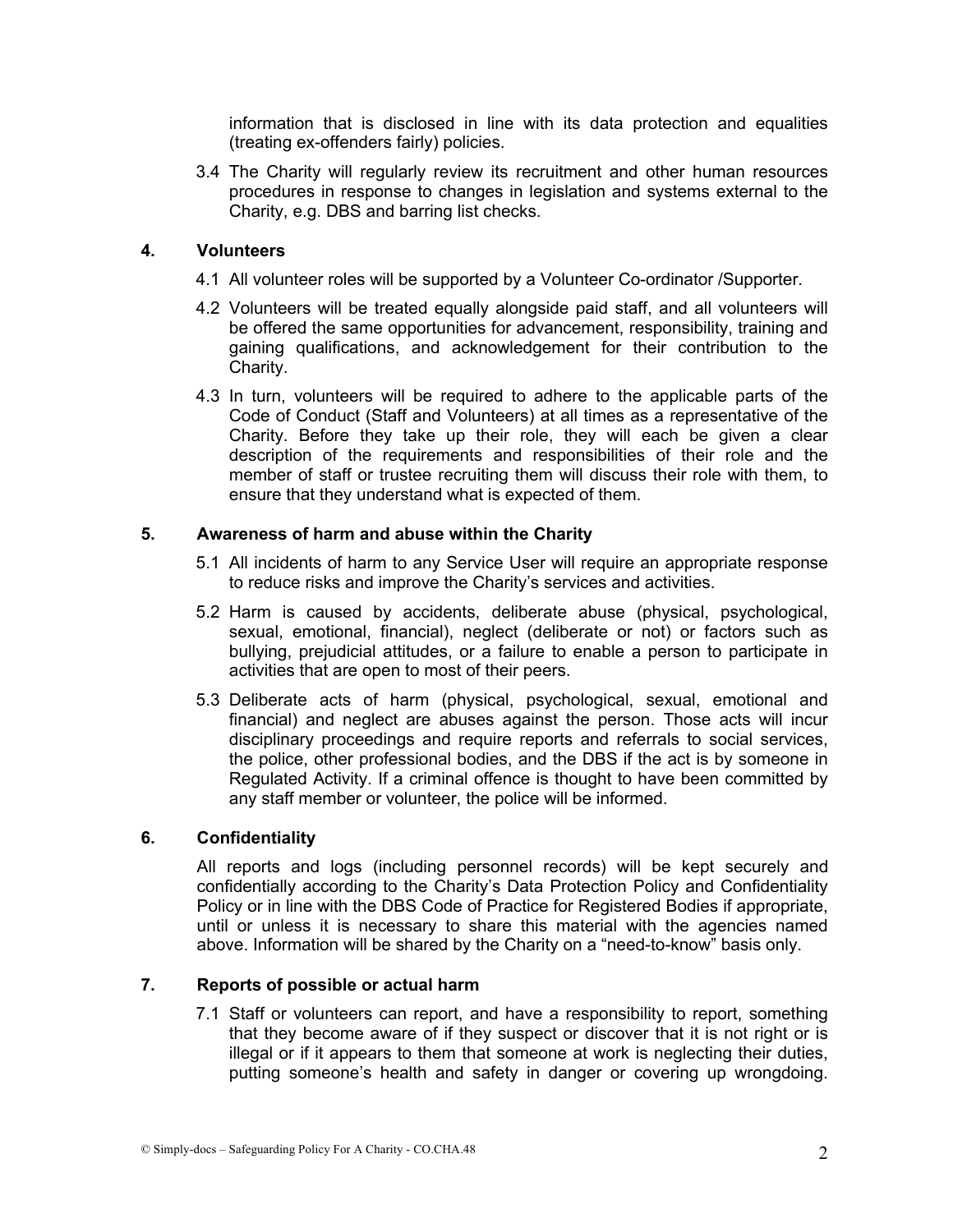They may become aware of any of these things from what they see or hear or from something another person has disclosed to them.

- 7.2 In the first instance the staff or volunteer maknig a report should speak to their line manager who will then liaise with the Charity's trustee with appropriate responsibility. However, if the report implicates their line manager, the staff member or volunteer making the report should instead speak directly to that trustee.
- 7.3 The Charity prefers that anyone should use internal processes whenever possible to make a report as above, but this does not prevent them from making a report or referral, in their own right as a private individual, to statutory agencies such as social services or the police.
- 7.4 The Charity cannot promise confidentiality to staff or volunteers making an internal report (to the Charity's trustee with appropriate responsibility or their line manager) where it is has to be shared with any statutory agencies.
- 7.5 The Charity also supports its staff or volunteers to raise concerns or to disclose information, which they believe shows malpractice - whistle-blowing (disclosure in the public interest).

### **8. Safeguarding action**

Where there is risk of Significant Harm to any Service User, volunteers or staff, the responsibe trustee has the power to act as necessary and, in particular, as follows:

- log all conversations regarding the issue
- sign and request signatures on reports and statements
- confidentially seek advice from expert sources
- share concerns (with consent where required and appropriate) internally with senior staff / Chair of the Board of trustees
- share concerns and make referrals to external agencies such as social services or the police, as appropriate to the circumstances
- make a referral to the DBS regarding staff or volunteers in Regulated Activity whose conduct is harmful to Service Users and refer them to DBS when they are removed from Regulated Activity.

## 9. **Communication by the Charity about safeguarding and this Policy**

- 9.1 All staff and volunteers have an obligation to learn about protection issues and their related responsibilities.
- 9.2 The Charity will communicate this Policy (using appropriate methods, formats and language to communicate the substance of it) to all of its staff, volunteers, and Service Users and their families / carers, and it will also make it available to the public.

### **10. Implementation of this Policy**